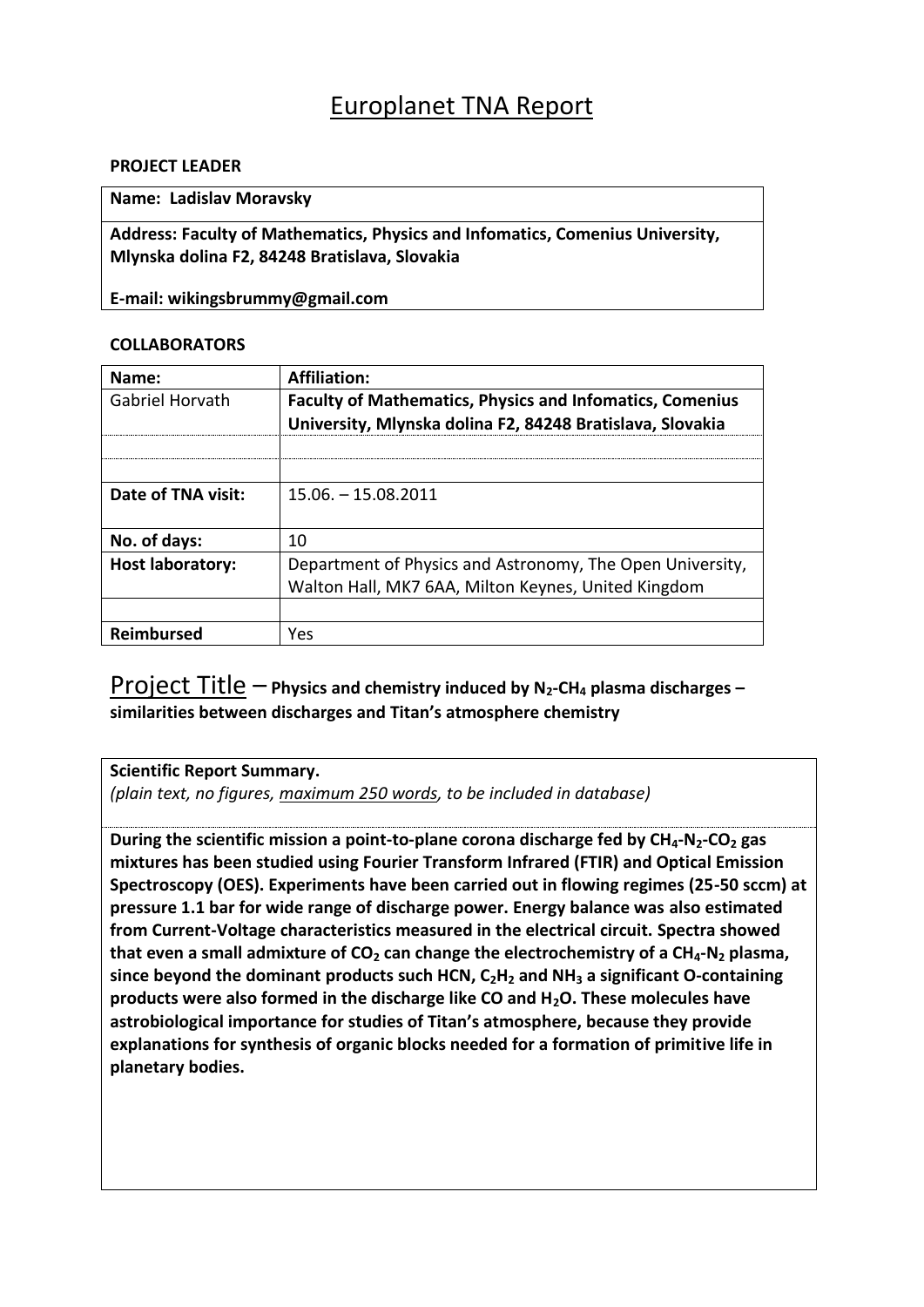**Full Scientific Report on the outcome of your TNA visit**

**Approx. 1 page**

**Our scientific mission was focused on the chemical processes in negative point-to-plane corona discharge fed by various mixtures of CH4, N<sup>2</sup> and CO2. The point electrode was made of stainless steel and the plane electrode was made of a brass mesh. The distance between the electrodes was set to 5 mm. The study was carried out in two waves. In the first, the discharge was fed by different CH4-N<sup>2</sup> gas mixtures (2, 3 and 4 % of CH4),**  while in the second branch  $CO_2$  was added to the  $CH_4$ **-N**<sub>2</sub> mixture (0,2 and 1%). **Experiments have been performed for wide range of discharge powers in flowing regimes (25-50 sccm) and at pressure of 1.1 bar.** 

**For regulation of discharge current a 5 MΩ resistor was connected to the electrical circuit. Voltage was varied between 4 and 6,5 kV, by 0,5 kV steps. Above 7 kV corona was transferred to spark discharge. Energy balance was also estimated and plotted from Current-Voltage characteristics measured in the electrical circuit. With addition of 2% CH<sup>4</sup> in pure nitrogen the discharge current was reduced significantly. The same phenomenon** happened in case of additional  $CO_2$  to the  $CH_4$ -N<sub>2</sub> mixture which is **explained by the presence of primary and generated electronegative species like HCN, CH<sup>4</sup> and CO2.**

**Study of discharge products have been carried out using Fourier Transform Infrared (FTIR) and Optical Emission Spectroscopy (OES). The FTIR spectra recorded ex-situ in CH4-N<sup>2</sup> discharge confirmed that increase in voltage and initial CH<sup>4</sup> content caused increase in concentration of detected dominant products (HCN,**  $C_2H_2$ **, NH<sub>3</sub> and**  $C_2H_6$ **).** With addition of  $CO_2$  to the  $CH_4$ -N<sub>2</sub> mixture, CO and  $H_2O$  appeared as new major **products. Primary process of CO formation is the CO<sup>2</sup> dissociation that can be caused by electrons or/and excited nitrogen species. However, H2O formation is a secondary step-wise reaction which depends on the density of atomic oxygen coming from CO<sup>2</sup> dissociation. Based on the experimental results a simplified empirical reaction model responsible for CO and H2O formation was also suggested. Detection and analysis of minor trace products will be a subject of a future visit.**

**These molecules have astrobiological importance for studies of Titan's atmosphere, because they provide explanations for synthesis of organic blocks needed for a formation of primitive life in planetary bodies.**